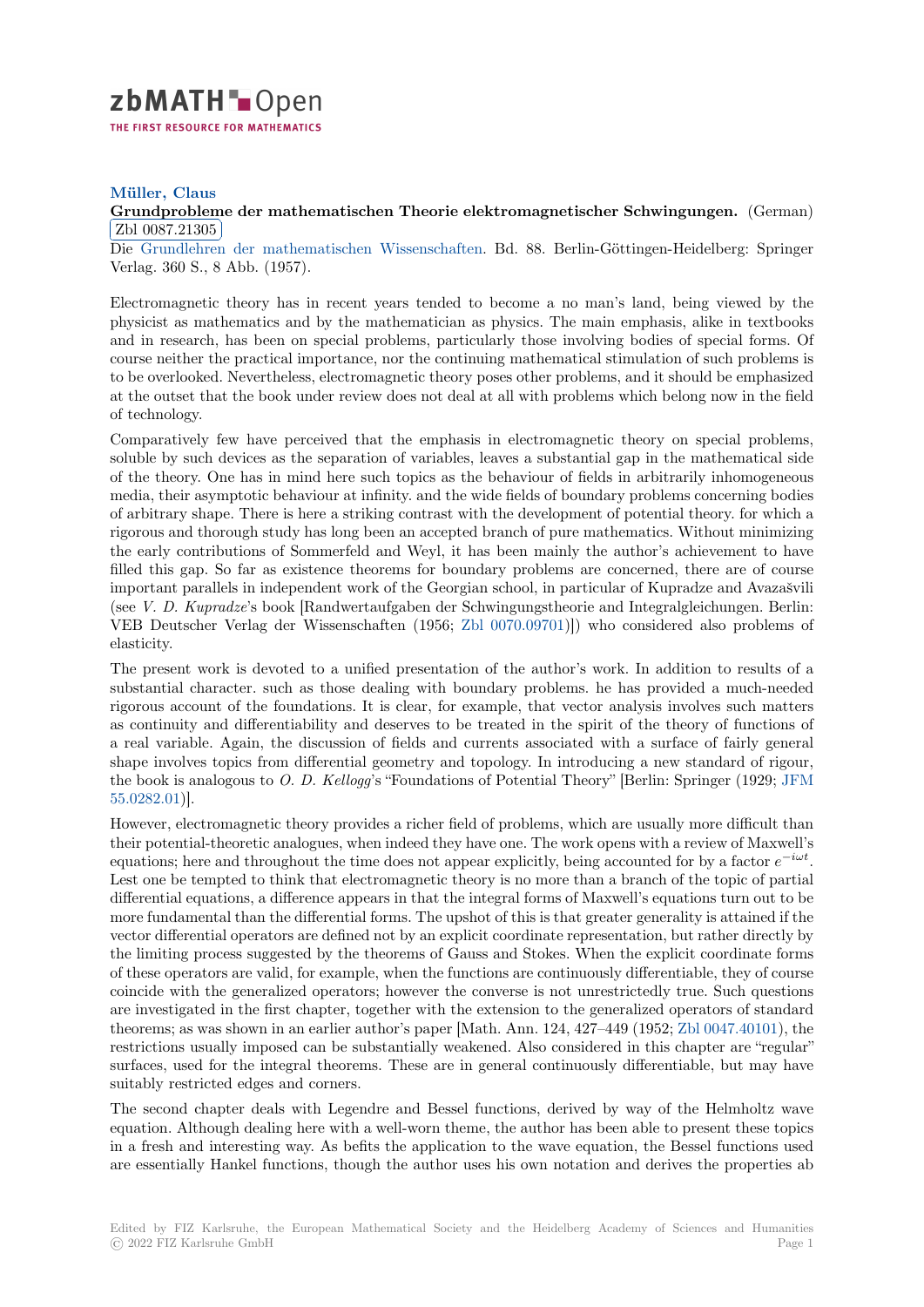initio.

Chapter III, on the Helmholtz equation, deals with two main topics. There is firstly the problem of the asymptotic behaviour, at great distances, of solutions of  $\Delta u + k^2 u = 0$ , where *k* is constant. The author gives the theory of the Sommerfeld radiation condition, and also his theory of radiation patterns, according to which the behaviour at great distances is asymptotically given in terms of a harmonic function, which determines the field. The other section of this chapter relates to  $\Delta u + k^2 u = 0$ , where *k* is variable. One result is that there is a function *k* such that any twice differentiable solution *u* must vanish identically. Another interesting result gives  $U = \frac{\partial U}{\partial n} = 0$  as boundary conditions which ensure that a solution of  $\Delta u + k^2 u = 0$  in a region vanishes; this is of course nearly trivial if *k* is constant.

The very substantial Chapter IV, gives a thorough analysis of solutions of Maxwell's equations in homogeneous media, bounded on the inside or outside by a regular surface. The main objects of study are representations of  $\mathfrak E$  and  $\mathfrak E$  as surface or volume integrals. It is necessary to study surface integrals either in terms of boundary values, or with arbitrarily prescribed integrands, satisfying for example Hölder or continuity restrictions, or having specified singularities. Also in this chapter is the requisite geometrical study of surface, for which tensors are introduced.

As a preparation for the use of integral equations in connection with boundary problems the author gives in Chapter V, a full account of the Riesz theory of the completely continuous operator. To begin with, this follows closely the original paper of *F. Riesz* [Acta Math. 41, 71–98 (1916; JFM 46.0635.01)]. Later on, however, adjoint operators, an inner product, and the concurrent use of two norms are introduced. The applicability of the general concepts to specific integral operators over surfaces is then dealt with.

Some of the main results of the theory are to be found in Chapter VI, which gives existence theorems for three diffraction problems. In all of them there is to be a field satisfying t[he radiation cond](https://zbmath.org/?q=an:46.0635.01)ition at infinity, and satisfying Maxwell's equations in space which is homogeneous except for two finite regions. One such region may be considered as the source, and in it there are prescribed currents, both electric and magnetic. The second region occasions the diffraction, and the three problems differ as to whether *ε* and  $\mu$  are constant in it, or vary continuously, the remaining possibility being that of perfect conductivity. Also interesting is a subsidiary result to the effect that a solution of

$$
\nabla \times \mathfrak{H} + i\omega \varepsilon \mathfrak{E} = 0, \quad \nabla \times \mathfrak{E} - i\omega \varepsilon \mathfrak{H} = 0
$$

in a region *G* bounded by a regular surface *F*, vanishes identically subject to the boundary conditions

$$
\mathfrak{n} \times \mathfrak{E} = \mathfrak{n} \times \mathfrak{H} = 0 \text{ on } F;
$$

here  $\varepsilon$  and  $\mu$  are to be continuously differentiable. One may perhaps hope for a shorter proof of this result, and likewise of its scalar analogue, than that given here.

Chapter VII gives further basic existence theorems, again due to the author, but of a simpler character. It is a question of the existence of a field for which  $\mathfrak{n} \times \mathfrak{E}$  takes assigned boundary values. In the case of the exterior problem the radiation condition is of course to be imposed.

Finally, there is a brief chapter on radiation patterns for solutions of Maxwell's equations, it being a question of the leading term  $r^{-1}e^{i\omega r}\mathfrak{F}(\mathfrak{x}_0)$  in the expression for  $\mathfrak{E}$  when *r* is large, where  $\mathfrak{x}_0$  is a unit vector giving the direction, and  $\mathfrak{F}(x_0)$  is an entire harmonic vector-field. In Chapter III the author has found a characterisation of such  $\mathfrak{F}$ ). He now discusses the existence of directions in which the field may asymptotically polarised linearly or circularly, topological considerations being brought into play.

The bibliography lists some important texts, references to papers being confined to footnotes in the body of the book. In addition to the usual index, there is a special index for theorems, lemmas and definitions. The standard of book production is high, and misprints seem to be few and unimportant. The author is to be congratulated on his pioneer work. One may hope that it will stimulate generalizations, for example to non-steady-state phenomena in electromagnetism, and into the field of systems of partial differential equations.

Reviewer: F. V. Atkinson

For a scan of this review see the web version.